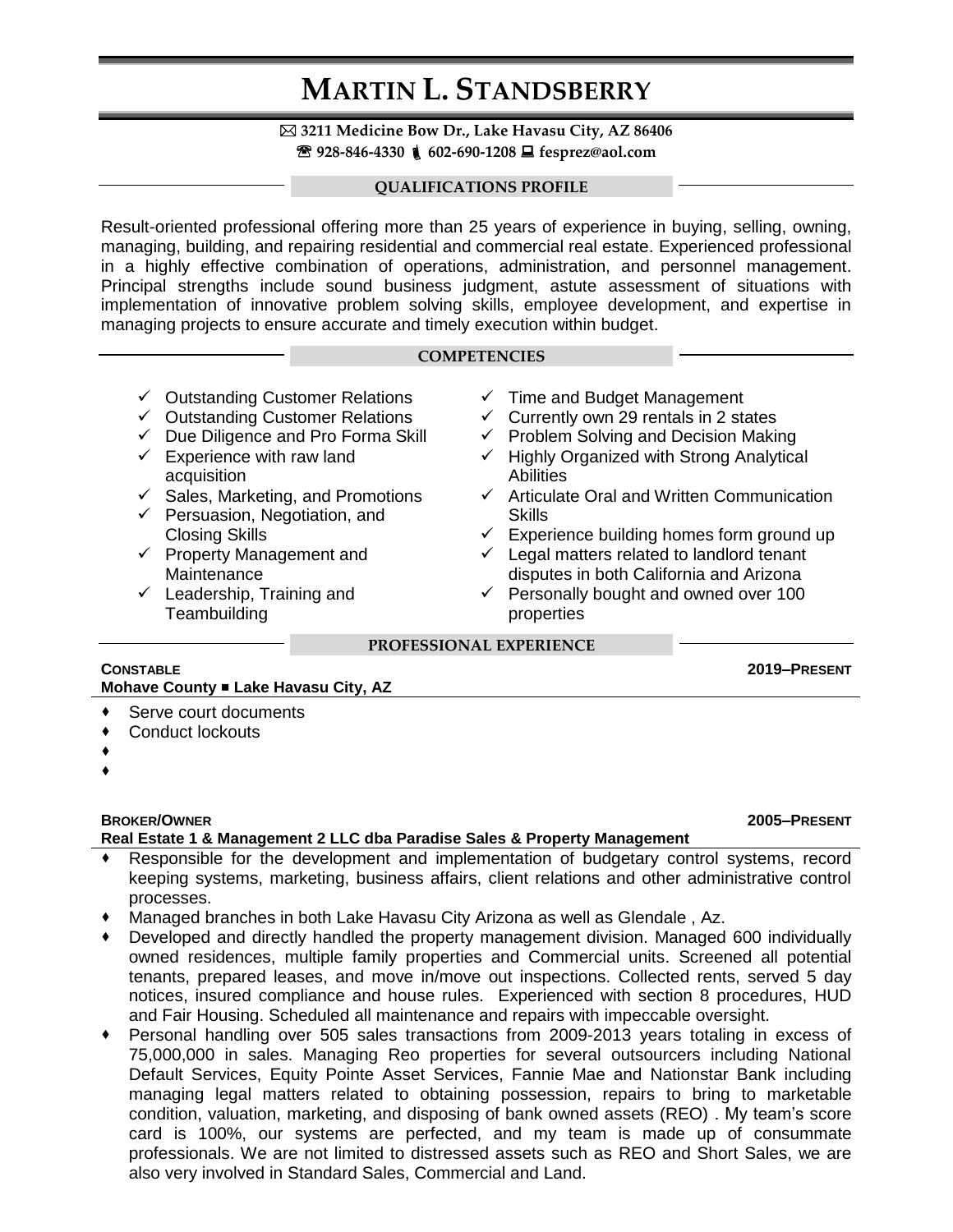# **MARTIN L. STANDSBERRY**

## **PAGE TWO**

#### **Arizona Empire Builders Lake Havasu City, AZ**

- Responsible for company raw land acquisitions, home plan design, daily construction management, business affairs, project management, staff supervision, quality control, procurement of bids, estimation, and client relations.
- Handled plan design and governmental permit process from start to finish
- Handled new home disposition and sales of 26 homes and duplexes in Mohave County

### **PRESIDENT 1990-2002**

### **Fast Eviction Service San Bernardino, Ca.**

- Handled all aspects of land lord tenant legal disputes for residential and commercial properties
- Processed in excess of 300 unlawful detainer actions per month throughout the entire state of California
- Managed office of 20 in house staff, 5 attorneys and 3 full time process servers
- Established a collection division that collected in excess of \$40,000 per month from evicted tenants on behalf of eviction clients.
- Handled evictions for residential, commercial, mobile home and foreclosed properties

#### **Economy Maintenance**

 Handled virtually every repair on residential rental properties from simple lock changes and window glass repair to replacing sub floor and roofing

#### **OTHER BUSINESS EXPERIENCE**

- Owner / operator of **Tropical Tanning Salons** (California)- a total of 4 locations including Redlands, Yucaipa, Riverside and Moreno Valley
- Owner operator of **Charter Limousine Service** (Redlands, Ca.) included a total of 11 limousines, 15 passenger vans, sedans and Lincoln Navigator
- Owner operator of **So Cal Process Serving**
- Owner **Aztech Carpet Cleaning** that consisted of multiple truck mounted carpet cleaning units that handled commercial and residential work and flood remediation.

#### **EDUCATION**

- ◆ Redlands Senior High School, Redlands, CA
- Bohler institute of Real Estate
- Arizona School of Real Estate and Business
- Arizona Professional Umpire Academy
- Blair Black Realty Institute

#### **LICENSES**

- California and Arizona Licensed process server
- Arizona State Licensed Real Estate Broker AZ Dre 548388000
- California Licensed Real Estate Agent CA Bre 01930880

#### **COMMUNITY INVOLVEMENT/AFFILIATIONS**

- Past Board Member and Chief Umpire of The Lake Havasu Little League
- Past President of The Lake Havasu City, AZ PONY Baseball League

#### **OWNER 2002–2006**

**OWNER 1985-1990**